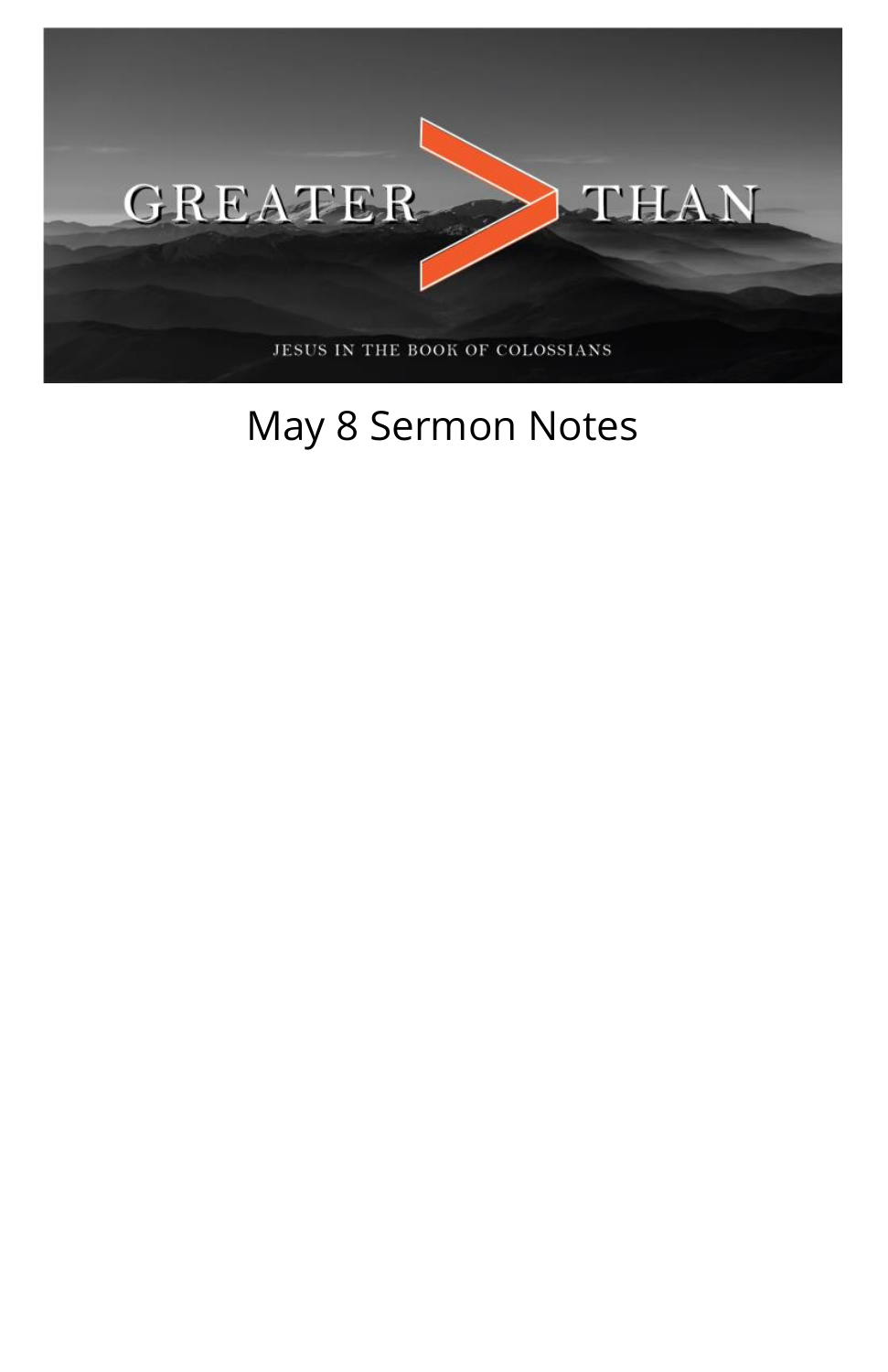**Message discussion:** What stood out to you in this week's message? Questions? A way God moved you to respond?

**Passage reflection:** Read Colossians 2:4-10. What stands out to you in these verses? Is there something you hear God saying to you? How can you respond to what He is saying?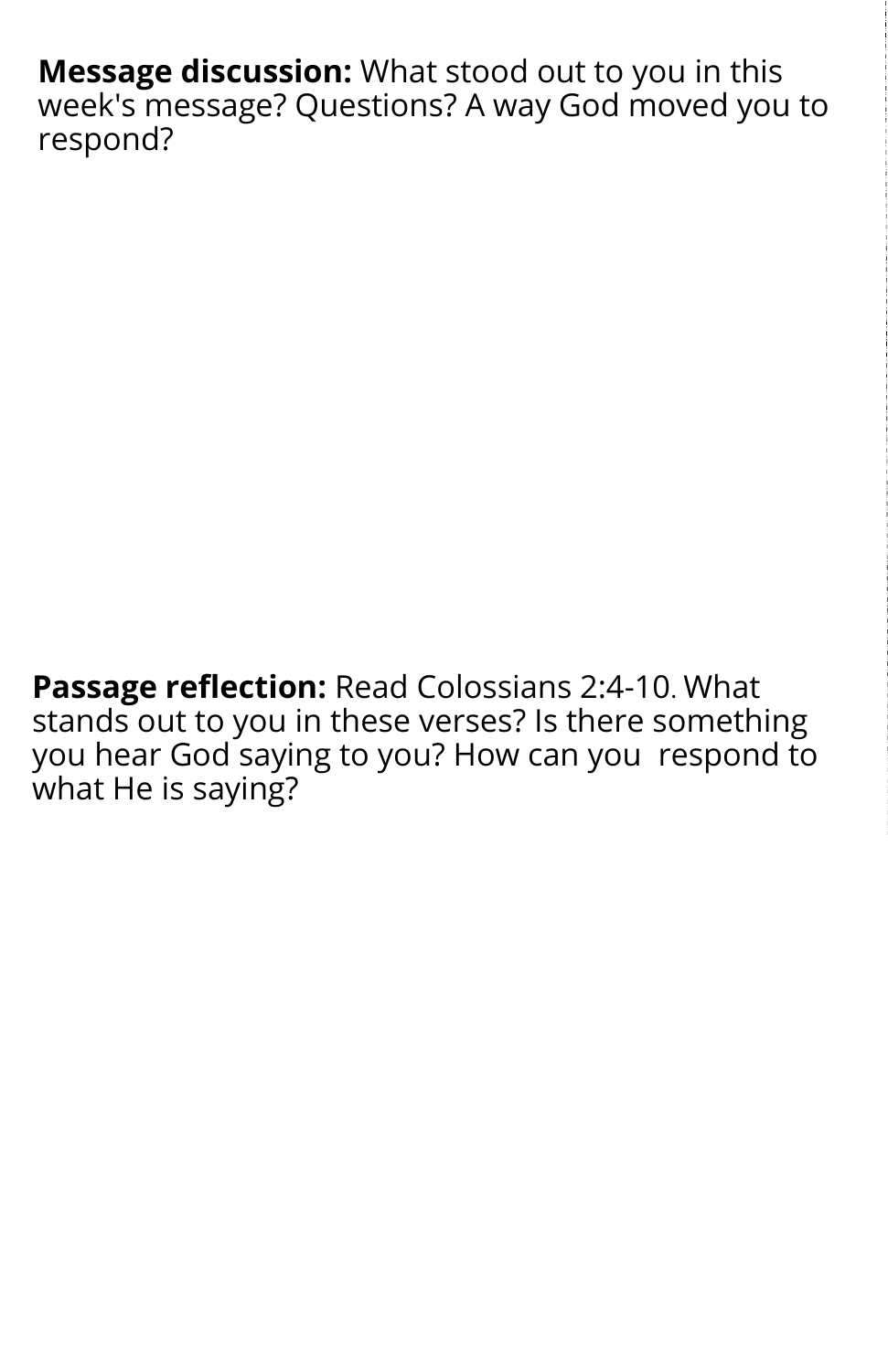**1.** Read Colossians 1:26-2:3. In 2:4, Paul says, "I say t<u>his</u> in order that no one may delude you." What crucial things does Paul say in those preceding verses that act as a guard against being deceived by false perspectives?

**2.** Read 1 Corinthians 1:20-25. The Colossians are warned about "philosophy and empty deceit, according to human tradition, in accordance with the elementary principles of the world" Describe one religious tradition/ perspective that people can get captured by that isn't "according to Christ." Describe a current worldly philosophy that threatens to take Christians captive.